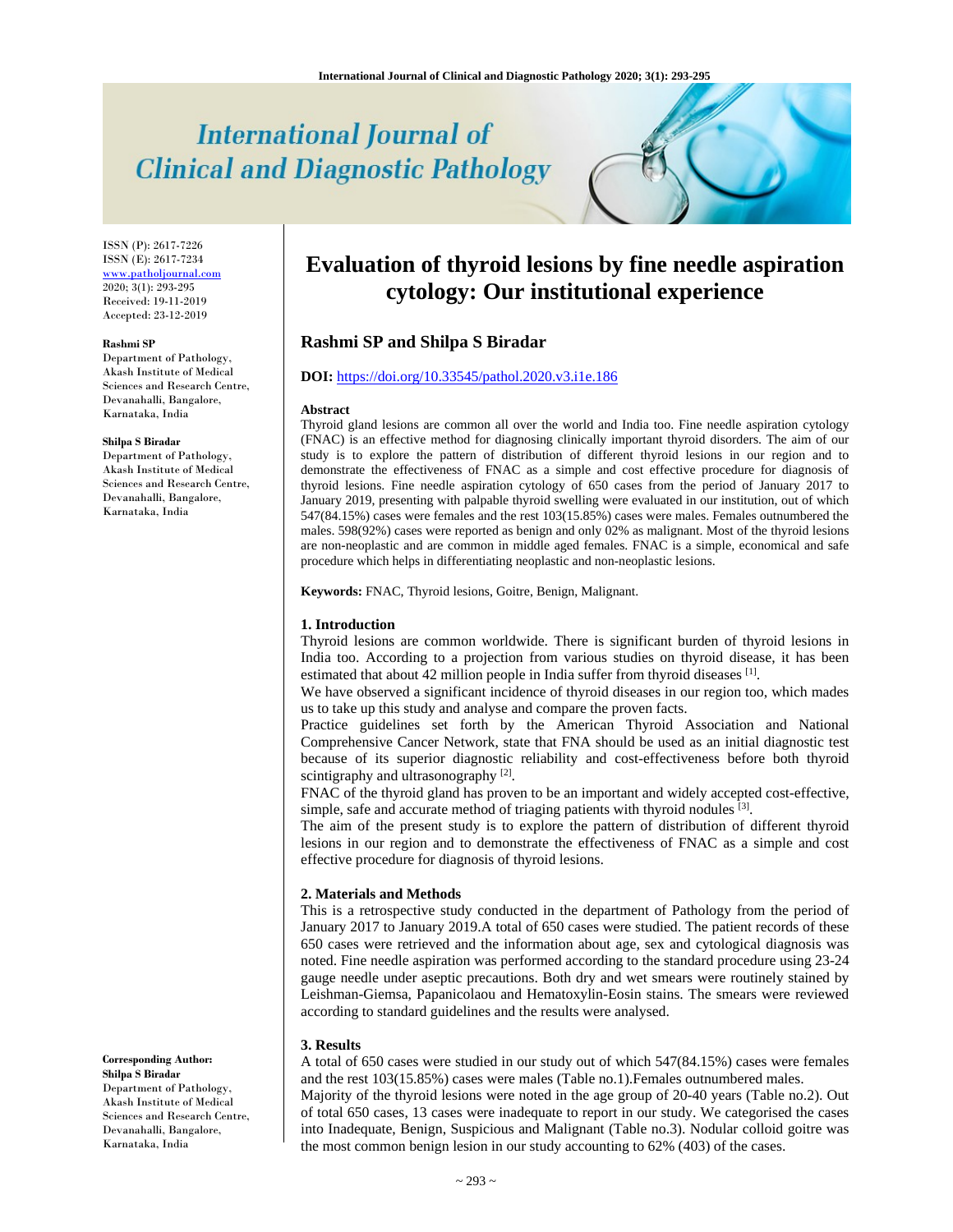International Journal of Clinical and Diagnostic Pathology http://www.patholjournal.com

Other benign lesions included were Hashimoto's Thyroiditis (10.20%), (Figure no.1), Lymphocytic Thyroiditis (4.08%), Granulomatous Thyroiditis (2.04%), and Grave's disease (2.04%). Suspicious lesions included Follicular neoplasm and Hurthle cell neoplasm (Figure no. 2). Among the malignant lesions, 26 cases (4%) were reported as Papillary Carcinoma followed by 4(0.61%) cases of Anaplastic carcinoma and 03(0.46%) cases of Medullary carcinoma (Figure no.3 and 4) (Table no. 4).

**Table 1:** Male/Female Distribution

| Gender | Total no. of cases | Percentage $(\% )$ |
|--------|--------------------|--------------------|
| Male   | 03                 | 15.85              |
| Female | 547                | 84 15              |

**Table 2:** Age wise distribution of cases

| Age group     | <b>Number of cases</b> | Percentage $(\% )$ |
|---------------|------------------------|--------------------|
| $<$ 20 years  | 26                     |                    |
| $20-40$ years | 416                    |                    |
| $40-60$ years | 30                     |                    |
| $>60$ years   |                        |                    |

**Table 3:** Distribution of cases in various categories

| Category   | No. of cases   | Percentage $(\% )$ |
|------------|----------------|--------------------|
| Inadequate | $\overline{1}$ | 02%                |
| Benign     | 598            | 92%                |
| Suspicious | 26             | 04%                |
| Malignant  |                | በን‰                |

**Table 4:** Spectrum of thyroid lesions

| Sl.no          | <b>Diagnosis</b>          | Total no. of cases Percentage (%) |       |
|----------------|---------------------------|-----------------------------------|-------|
|                | Colloid goitre            | 255                               | 40.03 |
| 2              | Nodular goitre            | 140                               | 21.97 |
| 3              | Hashimoto's thyroiditis   | 65                                | 10.20 |
| $\overline{4}$ | Lymphocytic thyroiditis   | 26                                | 4.08  |
| 5              | Granulomatous thyroiditis | 13                                | 2.04  |
| 6              | Grave's disease           | 13                                | 2.04  |
| 7              | Papillary carcinoma       | 26                                | 4.08  |
| 8              | Medullary carcinoma       | 03                                | 0.47  |
| 9              | Follicular neoplasm       | 65                                | 10.20 |
| 10             | Colloid cyst              | 15                                | 2.35  |
| 11             | Hurthle cell neoplasm     | 12                                | 1.88  |
| 12             | Anaplastic carcinoma      | 04                                | 0.62% |



**Fig 1:** Photomicrograph from a case of Hashimoto's thyroiditis showing hurthle cells and lymphocytes (H& E 40X)



**Fig 2:** Photomicrograph from a case of Hurthle cell neoplasm hurthle cells in clusters (H&E 10 X)



**Fig 3:** Photomicrograph from a case of Medullary carcinoma showing spindle cells (PAP 10 X)



**Fig 4:** Photomicrograph from a case of Medullary Carcinoma showing amyloid deposition (H&E 10 X)

#### **4. Discussion**

FNAC is usually the first line of investigation and other investigations like Ultrasound examination, thyroid function tests, thyroid scan and antibody levels are done subsequently with an aim to select the patients who require surgery and those that can be managed conservatively  $[4]$ .

In our present study, females outnumbered males and male: female ratio was 5:1 which is similar to other studies [5].

Most of the cases were reported in the age group of 20-40 years. This is the common finding in most of the studies